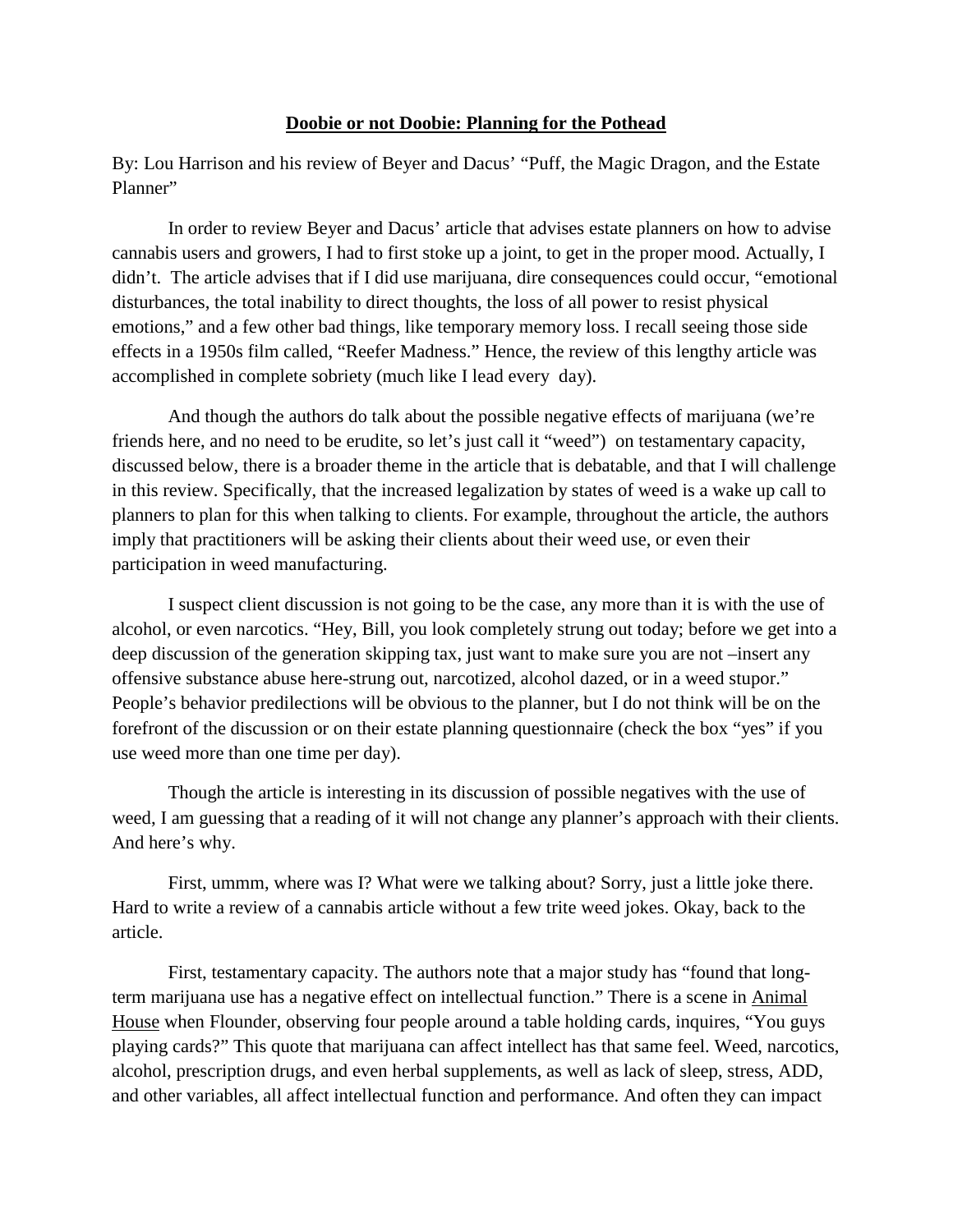testamentary capacity. The authors cite cases, e.g., *In re Coles Estate*, 205 So. 2d 554 (1968) where a testator was held not to have capacity when under the effect of narcotics. And though no case yet exists where weed has been ruled to negate testamentary capacity, the authors imply that planners should be on the look out for this. "Because courts often look at when the will was executed in relation to when the testator was impaired, it is important that the attorney ascertain the last time the client used marijuana." With this conclusion I have to quibble. In fact, if I wasn't a nice guy, I would add my own comment to the authors' quoted language: "You can't be serious; what are you authors smoking?"

No planner is going to focus on a client's weed use when it comes to testamentary capacity, as nice intellectually as it is to think we should. I envision the following conversation, which will not happen: me to client, "So, Bill, thanks for coming in today to sign your Will. You look a bit too stoned though, why don't you take a few 'weed-free' days and come back with a clear mind and a weed-free body."

Second, the article talks about the impact of weed on provisions in plans that penalize beneficiaries for use of "illegal" drugs. The authors raise many valid points here as to whether weed, legal in quite a few states and soon to be many more, would fall within this provision. A few pages of the article are spent on all the ambiguities that could arise with weed, and in fact those ambiguities are real.

But a digression is needed, to deal again with whether this is a true concern to planner. Though planners talk quite a bit about "behavioral" provisions in trusts, and trust provisions should be drafted more creatively these days, I see very few "illegal drug" provisions. Frankly, they are sort of nonsensical. For every one illegal user, there are about nine abusers of legal (meaning "prescribed") drugs, and therefore not really sure what a testator's intent would be with this kind of provision. Not to go on a real tangent, but "5 hour energy drinks" seem just this side of acceptable; and not long ago, Coca Cola was called that because of its cocaine ingredient (well, that was in fact a few years back). Societal acceptance of drugs/supplements (as in steroids, some of which are not liked, and some of which seem to be okay, like human growth hormone) ebbs and flows. And provisions penalizing beneficiaries for using "illegal" drugs are in my view passé and not realistic. And those provisions are not in widespread use, despite their appearance in many estate planning discussions.

Therefore, not sure the planner has to think too much on how weed will impact those provisions (which they don't use anyways).

Third, the authors discuss the impact of weed on life insurance and the life insurance application process. For insurance professionals, who have had to deal with the impact of drugs, including alcohol, on insurance applications, this area is one they are already familiar with. They are advising their clients on the effects already. To estate planning attorneys, they try to stay far away from the insurance application process. Again, one can only imagine the conversation (that